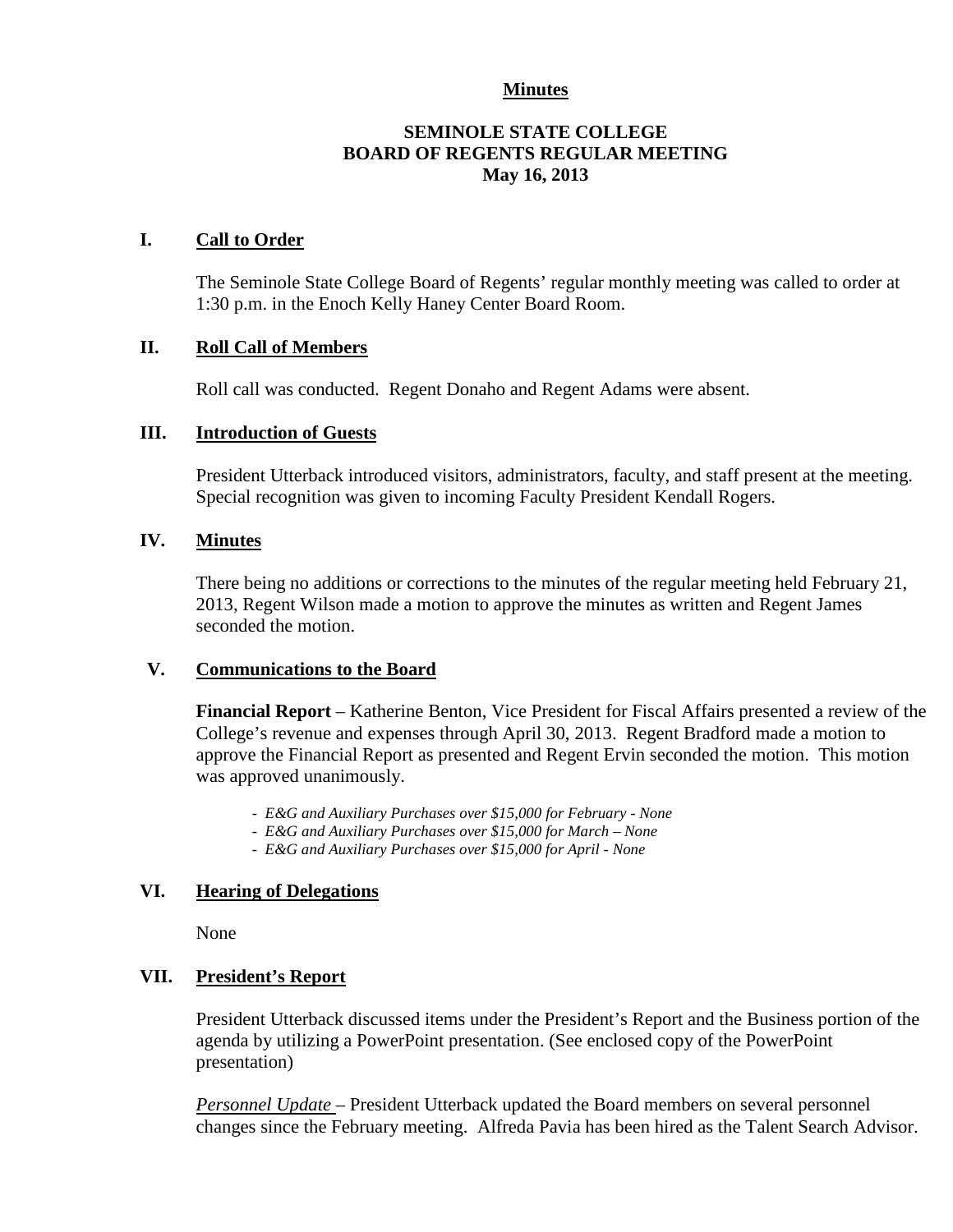**Minutes** SSC Board of Regents Regular Meeting May 16, 2013 Page 2

Donny Tuley has been hired as the Head Men's Basketball Coach. Jeannie Nix has transferred to GEAR UP Project Director and letters of resignation have been received from Dr. Brad Walck, Jonna Bunyan and Debbie Hammond.

*Campus Activities* – President Utterback told the Board members about several campus activities. These were:

- $\overline{\text{□}}$  Upward Bound hosted an ACT workshop on February 23<sup>rd</sup>
- Seminole State College was given the award, "Healthy Oklahoma Business" on February  $28<sup>th</sup>$
- $\overline{\phantom{a}^+}$  New Regents James and Morgan were confirmed at the State Capitol on March 4<sup>th</sup>
- $\pm$  PLC attended an event on social etiquette on March 5<sup>th</sup>, visited Tinker Air Force Base on March  $12^{th}$ .
- The Board was given information on the George Barr Baseball collection display in Guthrie
- Dr. Linda Goeller presented at the National Association of Developmental Education Conference
- Callie Kirk and Haley Perry was selected for the SSC Phi Theta Kappa Academic Team and Tayler Short was awarded the Phi Theta Kappa scholarship for Fall 2013
- Clayton Powell was selected for the Nigh Institute Scholar
- $\pm$  The Phi Theta Kappa induction was held on March 12<sup>th</sup>
- $\overline{\phantom{a}}$  The Psi Beta induction was held on April 22<sup>nd</sup>
- $\overline{\phantom{a}}$  The Sigma Kappa Delta induction was held April 17<sup>th</sup>
- The Board was presented information on the Denmark student visit in April
- Jeffrey Christiansen, Dr. Steve Bolin and Marta Osby attended the "Teach In" event on April  $5<sup>th</sup>$
- **Example 8** Regent Bradford was honored by the Salvation Army with the Don Bodard "Friend of Youth" award
- SSC employees Lanita Haynes and Dr. Linda Goeller were selected as the Support Staff of the Month and Educator of the Month by the Seminole Chamber of Commerce
- The SSC Classified Staff awarded scholarships to Brittney Owens and Jacqueline Sims
- ↓ Trisha Kingsbury was selected to serve on the Oklahoma State Regents for Higher Education Student Advisory Board
- $\pm$  The SSC Educational Foundation Spring Banquet was held on May 2<sup>nd</sup>
- GEAR Up held a Knowledge Bowl for their students and learned about agriculture on May 3rd
- The Seminole State College baseball team helped with "A League of their Own"
- $\blacksquare$  The Mu Alpha Theta induction was held in May.
- Seminole State College Native American Student Association read to Seminole Nation head start classes
- $\pm$  The partnership between SSC and UpSource was recognized at the Economic Development Program on April 29<sup>th</sup>
- SSC Phi Theta Kappa raised money for Relay for Life in May
- **The Board was given an update on sports**
- $\overline{A}$  A retirement reception was held for Gerhard Laule and Pam Koenig on May 8<sup>th</sup>
- Commencement was held on May  $10^{th}$
- $\triangleq$  Several SSC faculty was awarded tenure re-approval and Marta Osby was awarded tenure re-approval and was promoted to Professor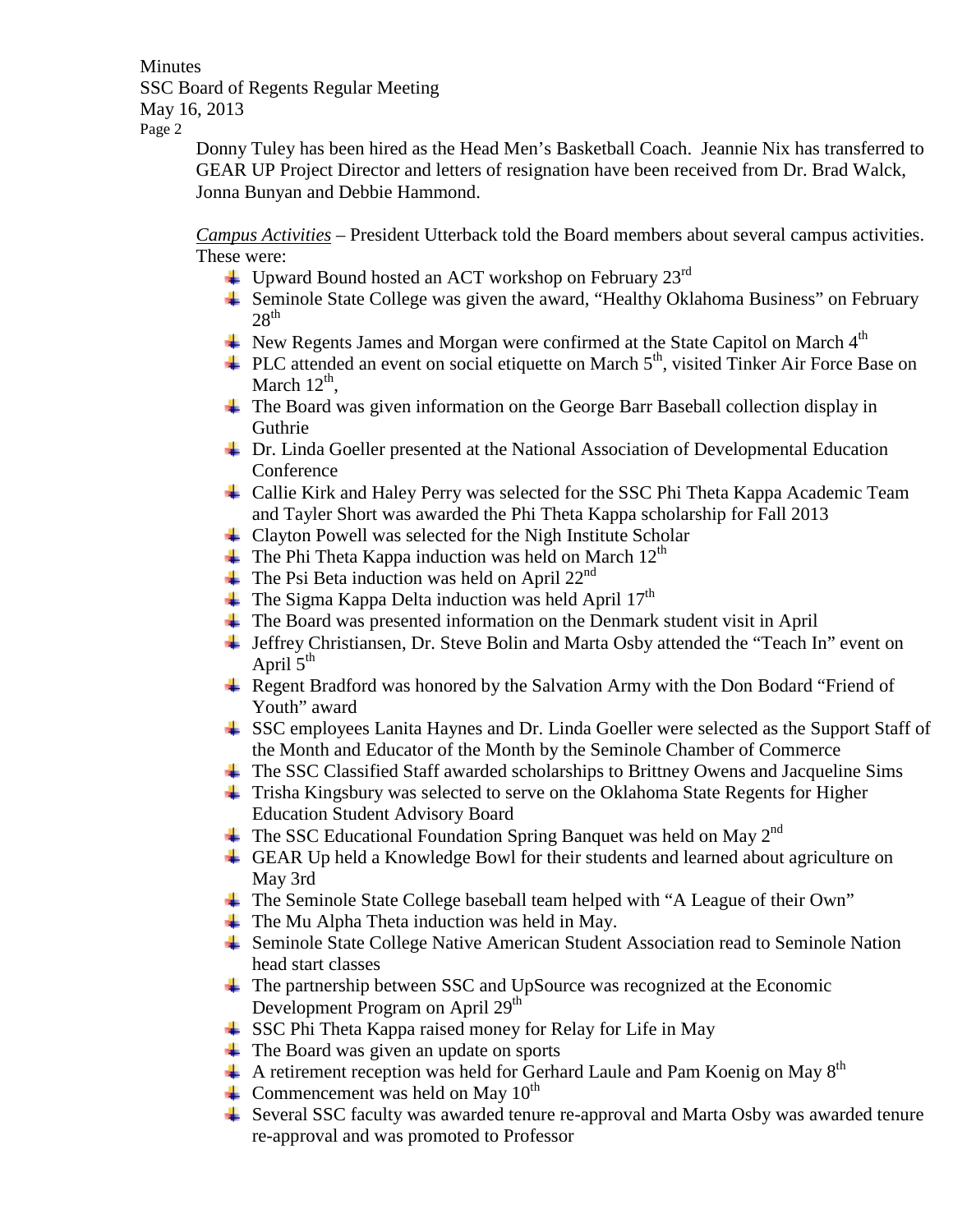**Minutes** SSC Board of Regents Regular Meeting May 16, 2013 Page 3

# **VIII. Business**

**Consideration of Approval proposed Board Policy III-1-6** – President Utterback presented the Board with a copy of Policy III-1-6 concerning food, beverage and gift expenses. President Utterback recommended approval. Regent James made a motion to approve policy III-1-6 as presented and Regent Wilson seconded this motion. This motion was approved unanimously.

**Consideration of Approval of agreement with Coca-Cola Bottling Company** – President Utterback presented the Board with information from Coca-Cola Bottling Company for vending services on campus and he recommended approval. Regent Wilson made a motion to approve the agreement with Coca-Cola Bottling Company as presented and Regent Ervin seconded this motion. This motion was approved unanimously.

**Consideration of Approval of FY13 Internal Audit** – President Utterback presented the Board with a copy of the internal audit of the bursar's office, credit card purchases, fixed assets and miscellaneous claims from BKD, LLP. The audit committee met before the Board meeting to discuss these audits. No exceptions were found. Regent Bradford commended Katherine Benton and her staff on a job well done. President Utterback recommended approval of this audit. Regent Bradford made a motion to approve these audits and Regent Wilson seconded this motion. This motion was approved unanimously.

# **IX. Consent Agenda**

Regents were presented information concerning items on the Consent Agenda. President Utterback recommended approval of these items. Regent Wilson made a motion to approve the Consent Agenda items and Regent Ervin seconded the motion. This motion was approved unanimously.

The Consent Agenda was as follows:

- Approval of the FY14 Campus Master Plan Projects for Annual Submission to the Oklahoma State Regents for Higher Education
- Approval of the 2013-2014 Events and Employee Holiday Schedule
- Program Modification to the following degree programs:
	- Associate in Science in Business
	- Associate in Science in Computer Science
	- Associate in Science in Health, Physical Education & Recreation
	- Associate in Arts in Art
	- Associate in Arts in Language Arts and Humanities
	- Associate in Science in Elementary Education
	- Associate in Arts in Language Arts and Humanities (Speech Option)
	- Associate in Arts in Language Arts and Humanities (Spanish Option)
	- Associate in Arts in Language Arts and Humanities (Journalism Option)
	- Associate in Arts in Language Arts and Humanities (Sign Language Option)